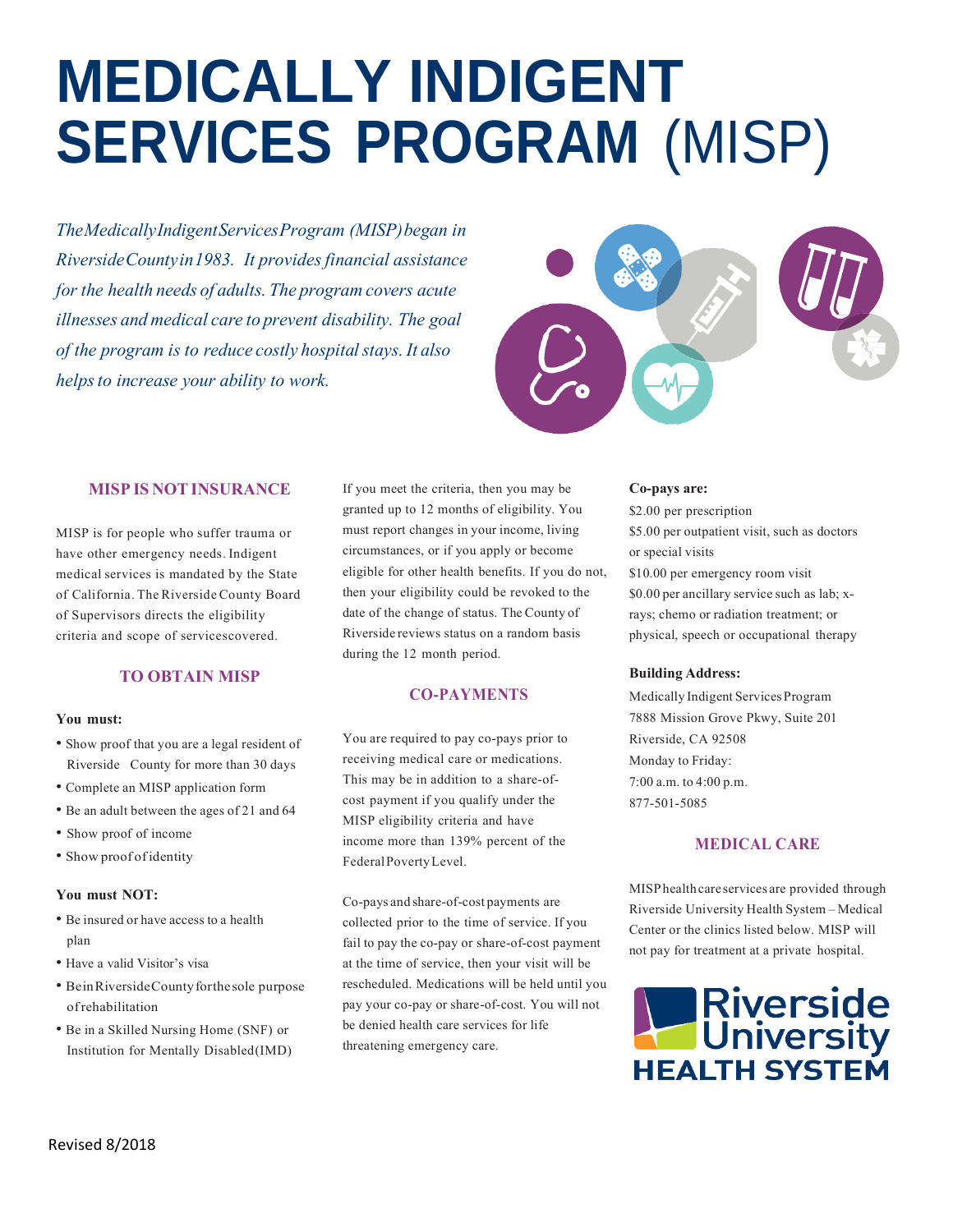## **PRIMARY AND SPECIALTY IN –AND OUTPATIENT CARE**

**Riverside University Health System – Medical Center** 26520 Cactus Ave Moreno Valley, CA 92552 951-486-4000

## **EMERGENCY DENTAL SERVICES**

**Central City Dental** 65005 Arlington Ave Riverside, CA 92504 951-352-8318

**Clinicas de Salud del Pueblo Dental Mecca Clinic** 91275  $66^{\text{th}}$  Ave. Ste 300 Mecca, CA 92254 760-396-0521

**CARE CLINICS 800-720-9553 - Appointments**

**Banning Family Care Center** 3055 W. Ramsey St. Banning, CA 92220 951-849-6794

**Corona Family Care Center** 2813 S. Main St. Corona, CA 92882 951-272-5445

**Hemet Family Care Center** 880 North State St. Hemet, CA 92543 951-766-2450

**Indio Family Care Center** 47923 Oasis St. Indio, CA 92201 760-863-8283

**Jurupa Family Care Center** 9415 Mission Blvd Riverside, CA 92509 951-360-8795

**Don Schroeder Family Care Center** 5256 Mission Blvd Riverside, CA 92509 951-955-0840

**Lake Elsinore Family Care Center** 2499 E. Lakeshore Dr. Lake Elsinore, CA 92530 951-471-4200

**Moreno Valley Community Health Cntr.**  23520 Cactus Ave. Moreno Valley, CA 92553 951-867-3967

**Riverside Neighborhood FCC** 7140 Indiana Ave Riverside, CA 92504 951-358-6000

**Palm Springs Family Care Center** 1515 North Sunrise Way Palm Springs, CA 92262 760-778-2210

**Dr. Robert Bruce Reid HealthClinic** 308 San Jacinto Ave. Perris, CA 92570 951-940-6700

**Neighborhood Healthcare – Temecula** 41840 Enterprise Circle N. Temecula, CA 92590 951-225-6400

**Clinicas de Salud Del Pueblo Inc Blythe Family Health Center**  321 Hobson Way, Ste C Blythe, CA 92225 760-922-4981

**Clinicas de Salud Del Pueblo Inc Mecca Medical Clinic**  91275 66<sup>th</sup> Ave. Ste 500 Mecca, CA 92254 760-396-1249

**Clinicas de Salud Del Pueblo Inc Coachella Health Clinic**  50249 Harrison St. Unit K Coachella, CA 92236 760-393-0555

**Borrego Community Health Foundation Centro Medico Oasis** 88-775 Avenue 76, Ste 1 Thermal, CA 92274 760-397-2501

**Borrego Community Health Foundation Centro Medico Coachella**  55-497 Van Buren St. Coachella, CA 92236 760-399-4526

**Borrego Community Health Foundation Centro Medico Cathedral City** 69175 Ramon Rd. Bld. A Cathedral City, CA 92234 760-321-6776

**Borrego Community Health Foundation Desert Hot Springs Community Health Center** 66-675 Pierson Blvd Desert Hot Springs, CA 92240 760-676-5240

**THE MISP PROGRAM DOES NOT COVER BEHAVIORAL HEALTH SERVICES OR PRESCRIPTIONS. IF YOU NEED THIS TYPE OF CARE, CONTACT:**

**Arlington Mental Health Facility** 9990 County Farm Rd. Ste 4 Riverside, CA 92503 951-358-4700

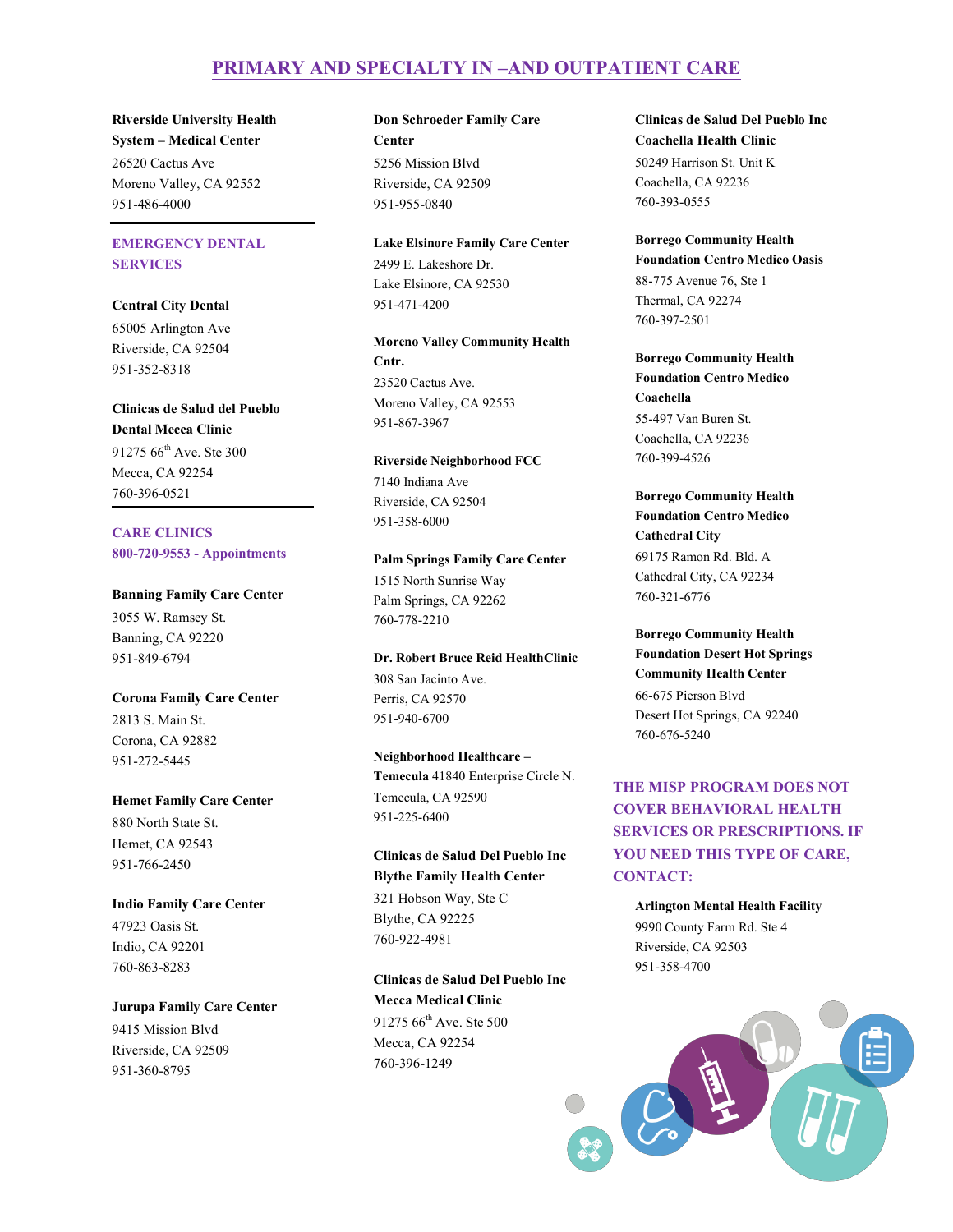# **MEDICALLY INDIGENT SERVICES PROGRAM** (MISP)

*El Programade Servicios Medicos Para Indigentes (MISP)* se *inicio en el Condado de Riverside en 1983. Provee asistencia financiera para necesidades de salud*  $de$  *a personas adultas. El programa cubre el tratamiento para enfermedades y cuidado medico para prevenirdesabilidad. El propositode este programaes reducir el costode hospitalizaciony tambienayuda a incrementar la capacidad para trabajar.* 



### **MISPNO ES SEGURO MEDICO**

MISP es para personas que sufren una enfermedad o tienen una necesidad medica de emergencia. Los servicios medicos para indigentes es un programa ordenado por el estado de California. La junta de supervisores del Condado de Riversidedetermina los requisitos para determinar cobertura de los servicios.

## **PARA OBTENER MISP**

#### **Usted Debe:**

- Probar que usted reside en el Condado de Riverside por mas de 30 dias.
- Completar una solicitud de MISP.
- Ser un adulto entre los 21 y 64 años de edad.
- Presentar prueba de sus ingresos.
- Presentar una identificacion con foto.

#### **Usted no Debe:**

- Tenerunseguro otener acceso a un plan de salud
- Tener una visa de turistavigente
- Estar en el Condado de Riverside solo con el proposito de rehabilitacion
- Estar en una casa de enfermedades especialiadas (SNF) o en una institucion para discapacitados mentales.

Si cumple con los requisitos, usted podria ser elegible por 12 meses. Debe reportar cualquier cambio en sus ingresos, lugar donde habite o si usted es elegible para otros beneficios de salud. Si usted no cumple con comunicar cualquier cambio, su elegibilidad podria ser revocada en la fecha de sucambio de estado osituacion. El Condado de Riverside puede revisar su estado o situacion durante los 12 meses que dura la elegibilidad.

### **CO-PAGOS**

Usted sera requerido de efectuar el co-pago antes de recibir la atencion medica olos medicamentos. Esto puede ser ademas del pago de costo compartido, si usted califico para el programa de MISP y sus ingresos exceden el 139% del nivel de pobreza.

Los co-pagos y los pagos de costo compartido deser hechos antes del servicio, siusted nolo hiciera, su visita podria ser postergada yse le hariauna nueva cita. Los medicamentosestarianretenidos hasta que usted pagara su co pago o pago de costo compartido. A usted, no se le negaran los servicios medicos de emergencia si su vida estuviera en peligro.

#### **Co-pagos son:**

\$2.00 porcada receta \$5.00 por visita medica a un doctor general o a un especialista. \$10.00 por visita a sala de emergencia. \$0.00 por servicio de laboratorio, rayos-x, quimoterapia o radiacion, lenguaje o terapia ocupacional.

#### **Domicilio:**

MedicallyIndigentServicesProgram 7888 Mission Grove Pkwy, Suite 201 Riverside, CA 92508 Lunes a Viernes: 7:00 a.m. a 4:00 p.m. 877-501-5085

## **CUIDADOS MEDICOS**

Los Servicios de cuidados medicos del MISP son proveidos a traves del RUHS o en las siguentes clinicas a continuacion. MISP no pagara por tratamientos en hospitales o clinicas privadas.